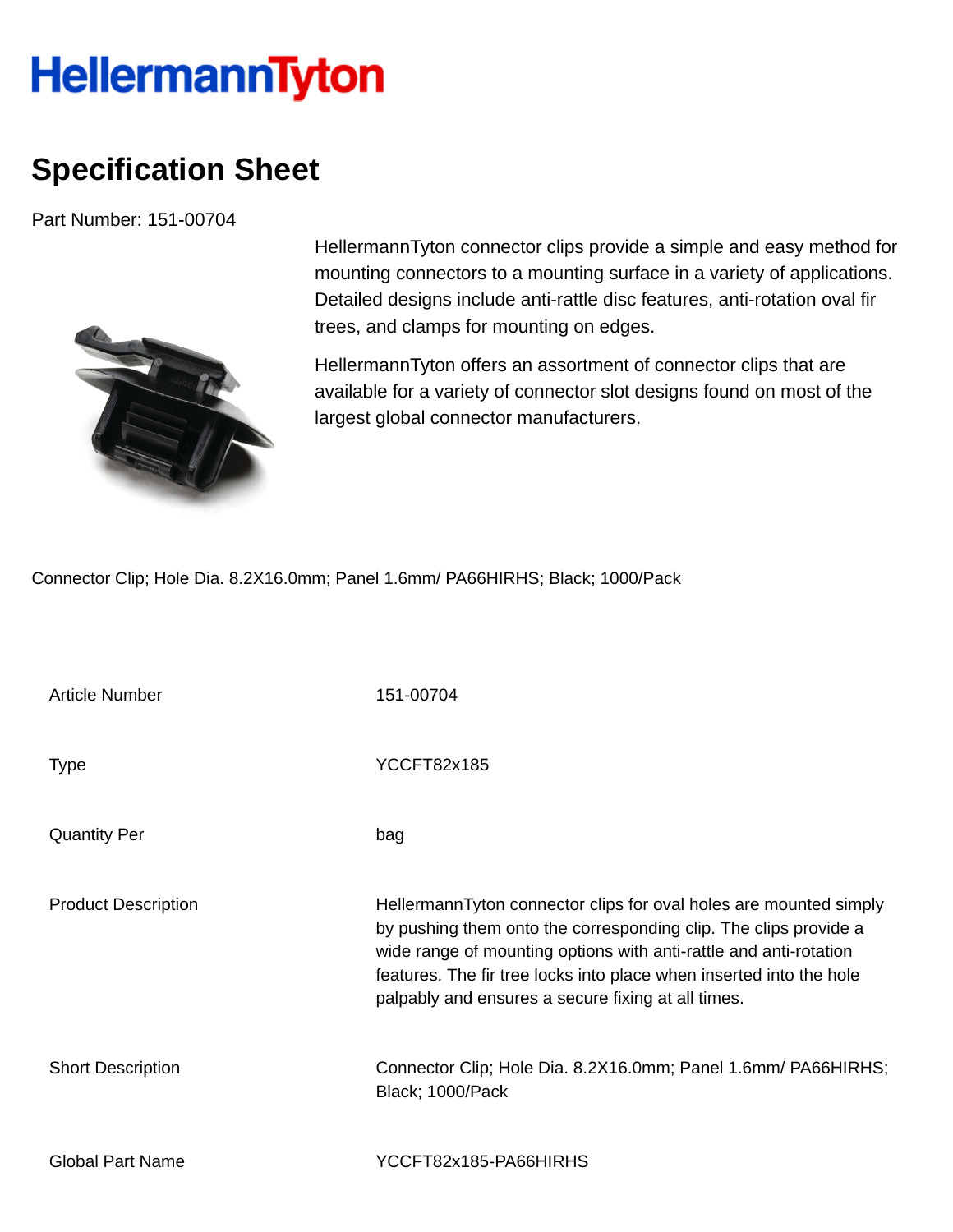| Length L (Imperial)                     | 0.72                    |
|-----------------------------------------|-------------------------|
| Length L (Metric)                       | 18.29                   |
| <b>Fixation Method</b>                  | Fir Tree for oval holes |
| Width W (Imperial)                      | 0.69                    |
| Width W (Metric)                        | 17.4                    |
| Height H (Imperial)                     | 0.63                    |
| Height H (Metric)                       | 16.0                    |
| Panel Thickness Min (Imperial)          | 0.06                    |
| Panel Thickness Max (Imperial)          | 0.18                    |
| Panel Thickness Min (Metric)            | 1.5                     |
| Panel Thickness Max (Metric)            | 4.5                     |
| Mounting Hole Diameter D (Metric)       | 8.2 x 18.5 mm           |
| Mounting Hole Diameter D Min (Imperial) | 0.322                   |
| Mounting Hole Diameter D Max (Imperial) | 0.728                   |
| Mounting Hole Diameter D Max (Metric)   | 18.5                    |